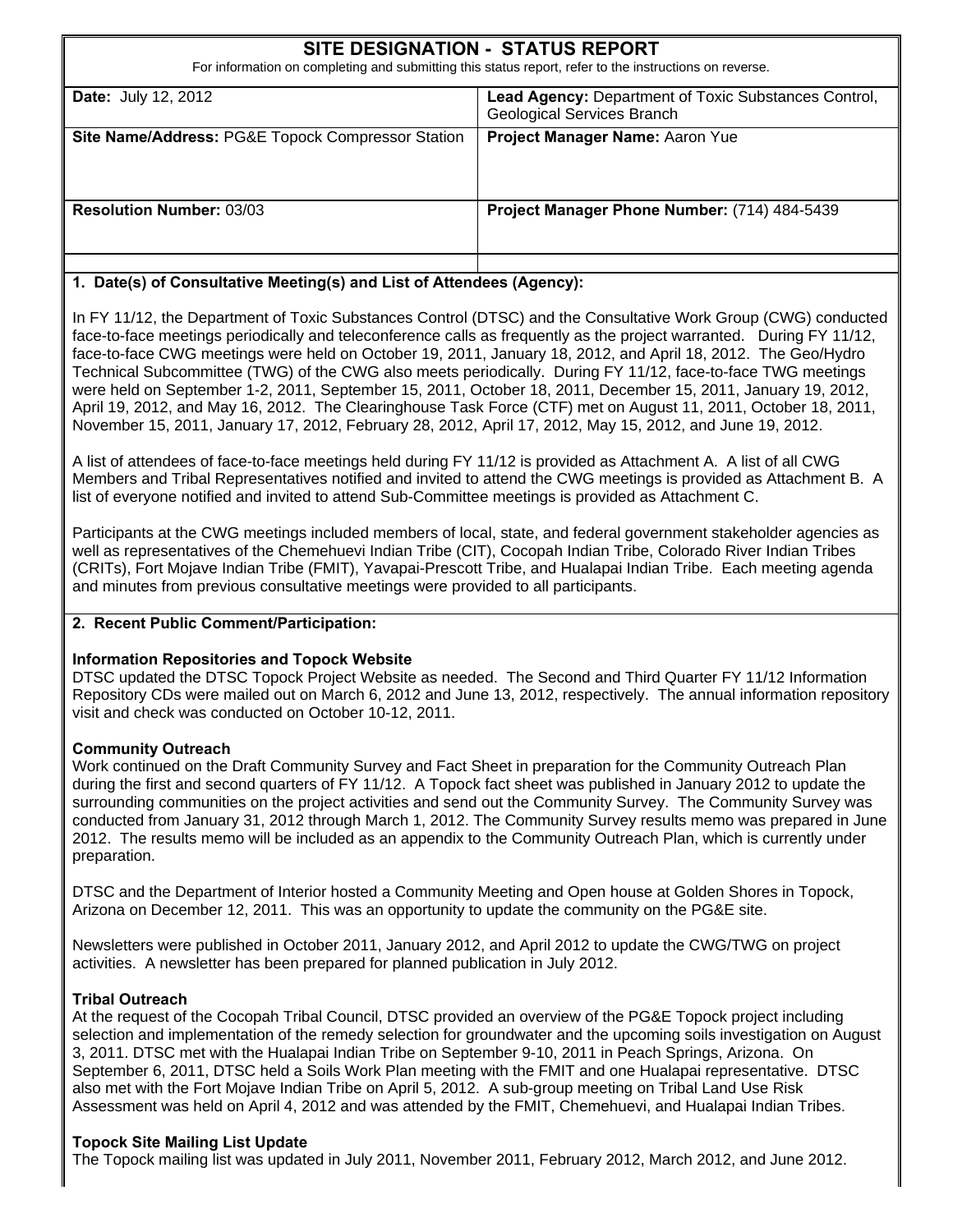#### **3. Describe the Potential or Known Areas of Concern:**

DTSC continues to oversee PG&E in evaluating what is needed to protect the beneficial uses of the Colorado River. From 1951 to 1964, untreated wastewater containing hexavalent chromium was discharged into an area known as the Bat Cave Wash (a dry streambed near the Colorado River). This resulted in a plume of hexavalent chromium contamination in the groundwater beneath the facility which now extends beneath the floodplain adjacent to the Colorado River. The groundwater plume extends under federal property, managed and overseen by the Department of Interior.

In addition, there are localized areas within or around the Topock Compressor Station (TCS) where chromium, hexavalent chromium, and other compounds (such as other metals, semi-volatile organic compounds, asbestos), have been found in soils. These occurrences are related to disposal and handling practices when chromium was used at the site. DTSC anticipates that these localized areas of soil contamination will be addressed by PG&E in the soil Corrective Measures Study (CMS) and final remedy.

Late 2009, PG&E conducted additional employee interviews regarding historic burn activities and waste disposal practices. Additional areas were identified during these interviews, and PG&E is evaluating these areas as part of the ongoing Soil RCRA Facility Investigation/Remedial Investigation (RFI/RI) at the site.

In January 2011, DTSC conducted a re-interview of a retired PG&E employee to confirm possible locations of buried pipe.

#### **4. Current Phase of Action:**

Activities during FY 11/12 included: 1) opportunistic soil sampling during excavation projects in the Compressor Station; 2) East Ravine/ Topock Compressor Station (ER/ TCS) groundwater investigation; 3) responding to comments on the draft Soil RFI/RI Work Plan; 4) comment resolution on the CMI/RD Work Plan and sending out the Revised Draft Groundwater CMI/RD Work Plan; 5) finalizing the Groundwater Corrective Measures Implementation/Remedial Design Work Plan for SWMU 1/ AOC 1 and AOC 10; 6) preparing the Draft Basis of Design Report/Preliminary (30%) Design Submittal for the Final Groundwater Remedy, responding to/resolving comments, and preparing the Basis of Design Report (60%) Design Submittal for the Final Groundwater Remedy; 7) conducting biology surveys; 8) preparing a wells decommissioning database; 9) conducting plant and avian surveys; 10) conducting groundwater monitoring activities; 11) continued compliance with mitigation measures; and 12) ongoing operation and maintenance of groundwater extraction, treatment and injection at the IM No. 3 facilities.

#### **5. Proposed Site Use (check the appropriate box[es]):**

☒ Commercial/Industrial/Retail **□** Residential (single/Multi-family, Sale/rental product)

☒ Park or Open Space **□** Schools, Hospitals Day Care Centers or Other Non-Industrial Sensitive Uses

#### **6. List any Technical Problems:**

N/A

#### **7. Permits Required/Issued to Date and Pending Permit Issues:**

None

#### **8. Deed Restriction/Land Use Control in Place?**

 **□** Yes ☒ No

Effective Date:

| 9. |                     | Engineering Controls (check applicable controls in place): |          |                          |                            |
|----|---------------------|------------------------------------------------------------|----------|--------------------------|----------------------------|
|    | Air Sparging        | <b>Construct Landfill Cell</b>                             | $\times$ | Fence Site               | Remove Free Product        |
|    | <b>Capped Site</b>  | <b>Containment Barrier</b>                                 |          | In Situ Treatment        | Soil Vapor Extraction      |
|    | Consolidate and Cap | Dual Phase Extraction                                      |          | Passive Venting          | <b>Treatment at Hookup</b> |
|    | Passive Vent under  | Enhanced                                                   |          | <b>Monitored Natural</b> | Pump and Treat             |
|    | Structure           | Biodegradation                                             |          | Attenuation              | Groundwater                |
|    | Vent Soil           | OTHER (specify):                                           |          |                          |                            |

#### **10. Target Cleanup Levels/Current Contamination Levels:**

Remedial action objectives (RAOs) for groundwater contaminants were presented in the Groundwater CMS and the Statement of Basis. The Statement of Basis was published on January 31, 2011.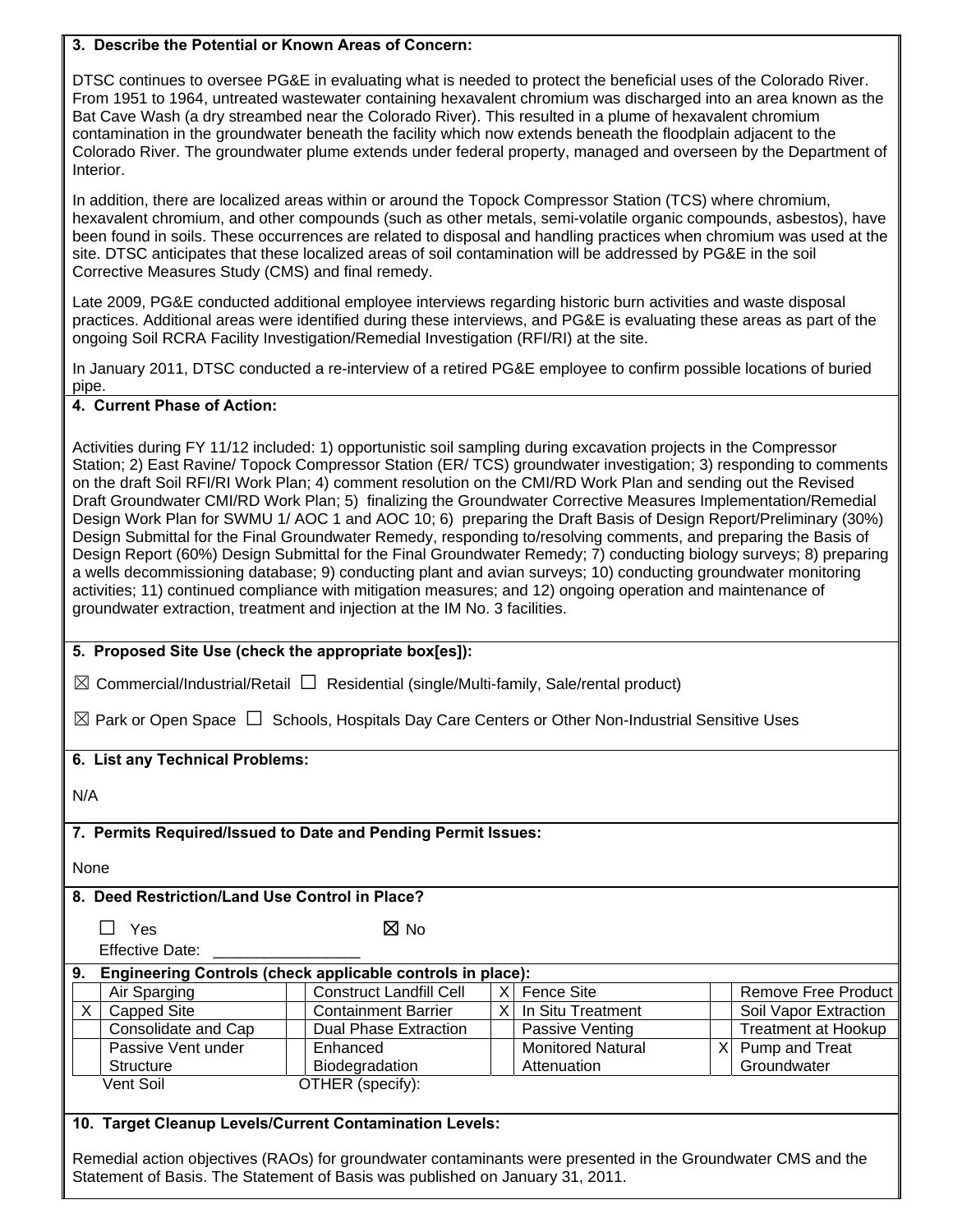PG&E is implementing an Interim Measure (IM) consisting of groundwater extraction for hydraulic control of the plume boundaries in the Colorado River floodplain and management of extracted groundwater. The groundwater extraction, treatment, and injection systems, collectively, are referred to as Interim Measure Number 3 (IM No. 3). Currently, the IM No. 3 facilities include a groundwater extraction system (four extraction wells: TW-2D, TW-3D, TW-2S, and PE-1), conveyance piping, a groundwater treatment plant, and an injection well field for the discharge of the treated groundwater (two injection wells: IW-2 and IW-3).

 $\Box$ 

#### $\overline{a}$ **11. Ongoing Monitoring (specify timeframes and/or describe "Other"):**

☒Groundwater **□** Air ☒ Other Specify: Colorado River Sampling and Monitoring

The current Groundwater Monitoring Program includes over 100 monitoring wells. Sampling for hexavalent chromium and dissolved total chromium occurs:

- monthly in 2 wells (only during low river periods) and monthly in two extraction wells.
- quarterly in 32 wells, 4 river shoreline locations, 2 other surface monitoring locations, and 10 in-channel river locations (monthly during low river periods)
- semiannually in 67 wells,
- annually in 105 wells, and
- biennially in 118 wells

The frequencies noted above apply to the Topock groundwater and surface water monitoring program, and do not include other monitoring programs such as for the *in situ* pilot studies.

**Oversight Agency Costs Reimbursed To Date:** DTSC labor expenditures for July 2011 to June 2012: DTSC spent 7,610 hours with an oversight cost of \$1,330,756.

#### **12. Additional Comments or Issues – add additional pages as needed**

(Continued from Section 4)

- On December 31, 2010 the Revised Addendum to the Revised Work Plan for East Ravine Groundwater Investigation was submitted. DTSC approved the Revised Addendum on February 24, 2011. During FY 11/12, work continued in the East Ravine and Topock Compressor Station areas. To date, wells have been installed at nineteen locations and are being sampled monthly. After the investigation is completed, results will be presented in the Basis of Design Report/ 60% Design Submittal for the Final Groundwater Remedy.
- On January 4, 2011, DTSC directed PG&E to combine Part A and Part B into one unified Soil Work Plan. On May 6, 2011 PG&E submitted the Draft Soil RCRA Facility Investigation/Remedial Investigation (RFI/RI) Work Plan. During the 1<sup>st</sup> Quarter FY 11/12, DTSC and stakeholders submitted comments on the Soil RFI/RI Work Plan. Comment resolution meetings for the Soil RFI/RI Work Plan were held on September 22, October 27, November 9, 2011, as well as February 7, February 29, March 28, March 29, April 3, April 10, April 24, April 27, May 16, and June 15, 2012. The draft of the response to comments matrix was sent to the stakeholders on December 14, 2011. A stakeholder site walk was conducted at the Topock Compressor Station on December 15, 2011 to review selected areas where sampling is proposed.
- On May 2, 2011 PG&E submitted the Draft Corrective Measures Implementation/Remedial Design (CMI/RD) Work Plan. On June 17, 2011 DTSC provided comments on the CMI/RD Work Plan, which included comments from various stakeholders such as ADEQ, FMIT, Hualapai, and MWD. DOI provided comments on June 17, 2011. Three comment resolution meetings were held on July 6-7, August 17, and August 29, 2011. The revised CMI/RD Work Plan that incorporated the comments was submitted on September 19, 2011. The Revised CMI/RD Work Plan for SWMU 1/ AOC 1 and AOC 10, was submitted on November 2, 2011. DOI approved this work plan on November 3, 2011. DTSC has deferred approval of this work plan at this time.
- The Draft Basis of Design Report/ Preliminary (30%) Design Submittal for the Final Groundwater Remedy was submitted on November 18, 2011. To facilitate review of the preliminary (30%) design, stakeholder site visits were held on December 14, 2011 to view the Hinkley IRZ system and on December 15, 2011 to view the planned remedy components at Topock. Agencies, stakeholders and tribes have submitted comments and comment resolution was completed in May 2012. Preparation of the Basis of Design Report/ 60% Design Submittal for the Final Groundwater Remedy began thereafter.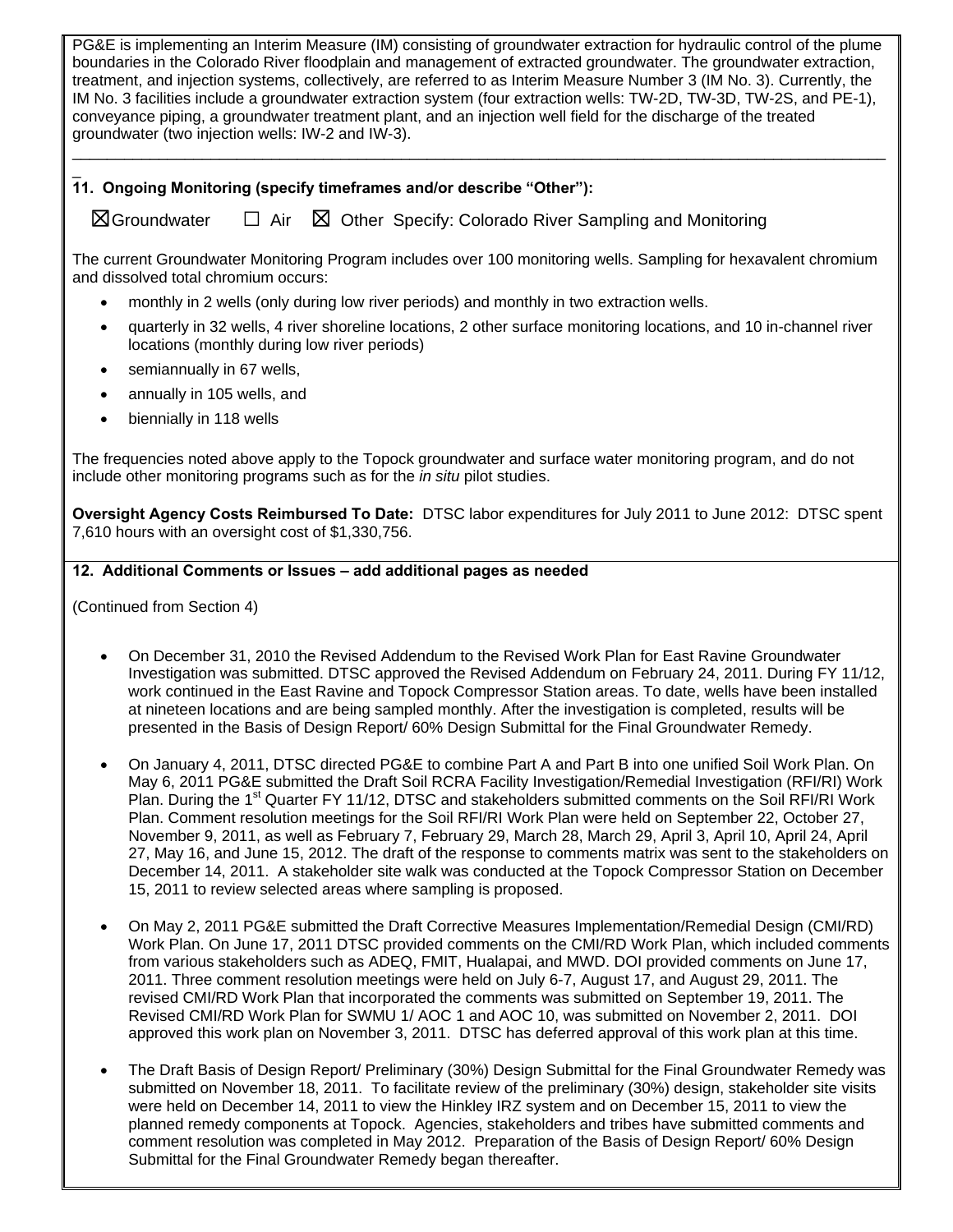- PG&E is implementing the EIR Mitigation Monitoring and Reporting Program requirements appropriate to the design and planning stages of the Final Groundwater Remedy, and has begun preparing and submitting quarterly compliance reports to track compliance. Quarterly EIR Mitigation Measures Compliance Reports for the Final Groundwater Remedy were submitted to DTSC on January 31, 2012, and April 30, 2012.
- In January 2011, the wells MW-58 and MW-64 (open boreholes with packers installed) were lowered and the wells were sampled per DTSC direction. Since January 2011 to present, the wells have been sampled periodically as directed.
- Implementation of the groundwater and surface water monitoring program continued during FY 11/12:
	- Quarterly groundwater monitoring events were conducted during: September 26-October 6, 2011, February 6-23, 2012, and April 9-May 17, 2012.
	- o A Quarterly/Biennial groundwater monitoring event was conducted during December 5-16, 2011.
	- o Quarterly surface water monitoring events were conducted during August 23-24, 2011, November 29- 30, 2011, February 28-29, 2012, and May 22-23, 2012.
	- o A Low River surface water monitoring event was conducted during January 10-22, 2012.
- PG&E continued post-test monitoring of the floodplain and upland *in situ* pilot tests during FY 11/12. PG&E is tentatively scheduled to submit the Annual 2012 monitoring reports for the floodplain and the upland *in situ* pilot tests in October 2012.
- A wetlands delineation survey took place in February 2012. Avian (bird) surveys for the presence of the Yuma clapper rail and California black rail began March 14, 2012, and continued into mid-May 2012. Avian surveys for the Southwestern willow flycatcher occurred May 21-25, 2012.
- A Geo-Archaeological Study occurred May 16-18, 2012.

Activities during FY 11/12 related to ongoing implementation of the Interim Measure included the following:

- Continuous operation of the Interim Measure groundwater extraction, treatment, and injection facility continued throughout FY 11/12. Periodic downtimes associated with optimization, maintenance, and repair occurred in conformance with permit conditions. The IM-3 Annual spring maintenance outage occurred April 16-20, 2012.
- PG&E completed required monitoring and reporting of treatment plant operations as required by Department of Interior Applicable, Relevant and Appropriate (ARARs) oversight. Note that until September 20, 2011, these same activities were done under the Colorado River Basin Regional Water Quality Control Board (Water Board) permit. Quarterly IM-3 Self-Monitoring Reports were submitted on July 15, 2011, October 14, 2011, January 13, 2012, and April 13, 2012.
- Performance Monitoring Program (PMP) activities in the Colorado River floodplain continued in FY 11/12. Quarterly Performance Monitoring and Site-Wide Groundwater and Surface Water Monitoring Reports were submitted to DTSC on August 15, 2011, October 14, 2011, March 15, 2012, and April 30, 2012.

#### **INSTRUCTIONS FOR COMPLETING A STATUS REPORT**

**GENERAL:** This Status Report form is for use in communicating to Cal/EPA the activities of the Administering Agency and Support Agencies with respect to site investigation and remedial action. A Status Report should be co

California Environmental Protection Agency 1001 I Street, 25th Floor Site Designation Committee Sacramento, CA 95814

- 1. Date of Consultative Work Group Meeting and List of Attendees: List date(s) of Consultative Work Group<br>Meeting(s) that occurred during the year, including names of attendees followed by agency affiliation in parenthesis
- **2. Recent Public Comment/Participation:** List documents received in the year subject to public comment or public meetings/hearings held and what you did to provide for public participation.
- **3. Describe Known or Potential Areas of Concern:** Describe the site investigative or remedial activities occurring at the site and issues for the year.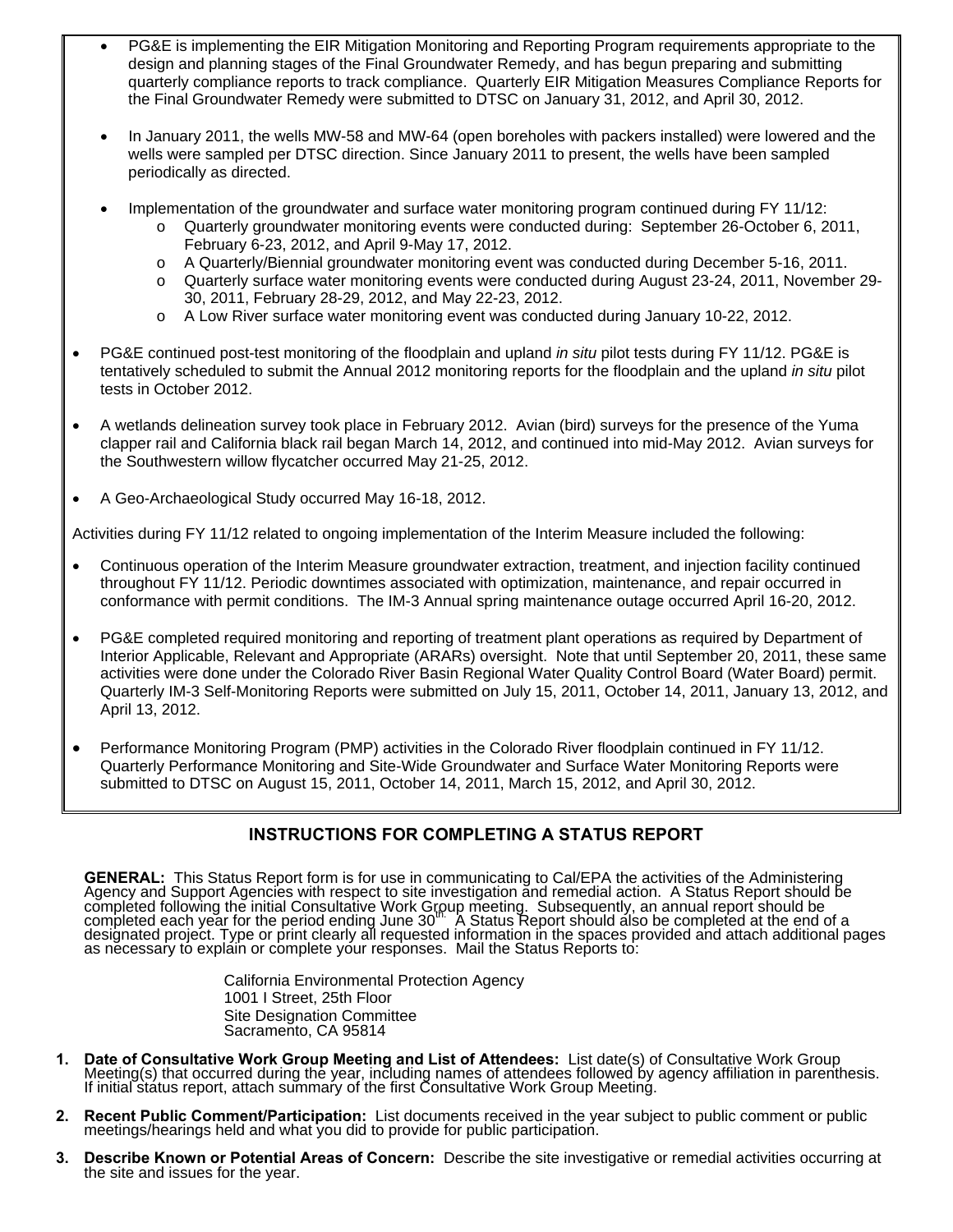#### **4. Current Phase of Action under the Site Designation Process**

List current phase of action corresponding to description provided below by assigning a number followed by an appropriate letter, if applicable (i.e. Work Plan Completed denote as level 3D).

| Number | Description                                                                           |
|--------|---------------------------------------------------------------------------------------|
|        | Administering Agency Designated                                                       |
| 2      | <b>First Consultative Meeting Completed</b>                                           |
| 3      | Levels of Action                                                                      |
|        | A - Preliminary Site Assessment Completed                                             |
|        | B - Site Investigation Completed                                                      |
|        | C - Feasibility Study Completed                                                       |
|        | D - Work Plan Completed                                                               |
|        | E - Cleanup Alternative Selected and Authorized                                       |
|        | F - Design of Cleanup Alternative Selected                                            |
|        | G - Implementation of Cleanup Alternative (give % complete)                           |
|        | H - Remediation Completed                                                             |
| 4      | Certificate of Completion Issued<br>(after concurrence by other interested agencies). |
|        |                                                                                       |

- **5. Proposed Site Use:** Check the appropriate box or boxes which describe the planned use for the site:
	- (1) Commercial/Industrial/Retail; (2) Residential (single/multi-family, sale/rental product); (3) Park or Open space; (4) Schools, Hospitals, Day Care Centers or Other Non-residential Sensitive Uses.
- **6. List any Technical Problems:** Describe any technical issues impeding site investigative or cleanup activities.
- 7. Permits Required/Issued to Date and Pending Permit Issues: List any permits currently being required and/or<br>issued by the Administering or Support Agency. List any permits currently pending approval and any requirements
- **8**. **Deed Restrictions/Land Use Controls:** Check applicable box and specify the date if the response is "yes."
- **9**. **Cleanup Levels:** Specify current contamination levels and proposed target cleanup levels for major contaminants.
- **10. Ongoing Monitoring:** Check the appropriate box(es) and/or specify any other type of ongoing monitoring that is<br>in place. Specify approximate timeframes (using months/years) for monitoring, i.e., 11/06 1/10
- **11. Oversight Agency Costs Reimbursed to Date:** For the project, list agency, amount reimbursed followed by pending reimbursement in parenthesis, and brief description of services provided by each agency.
- **12. Additional Comments or Issues: If needed, attach additional sheets to** describe any important issues not previously addressed above such as issues discussed at last Consultative Work Group Meeting. In the event the pr report.

Cal/EPA -- Site Designation Committee -- Status Report Form 5/06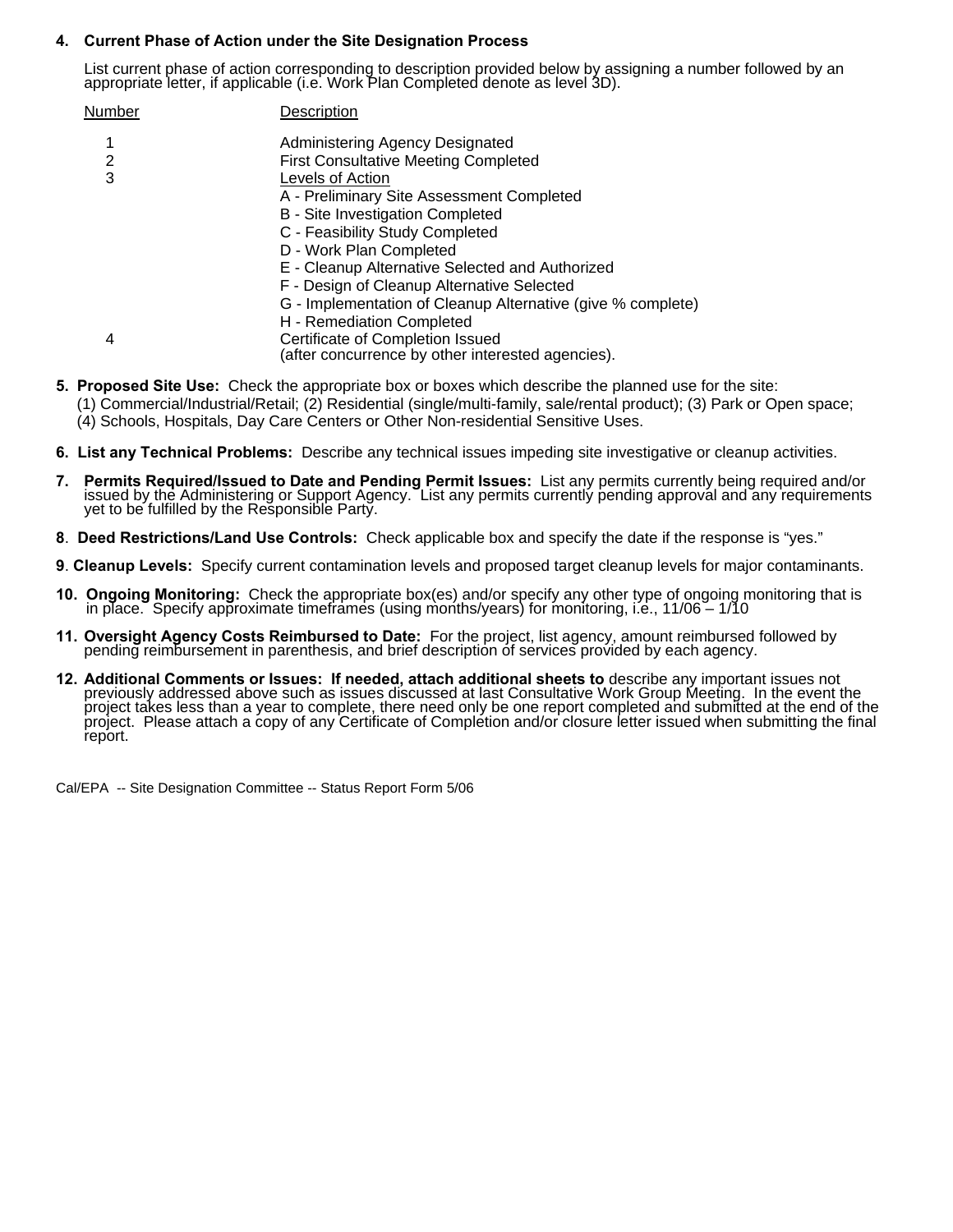## **PG&E Topock Compressor Station Annual Status Report July 2011 – June 2012**

# **ATTACHMENT A – Dates of Meetings and Lists of Attendees (Agencies)**

# **August 11, 2011 – Clearinghouse Task Force Meeting**

Attendees: Department of Toxic Substances Control (DTSC): Karen Baker, Yolanda Garza, Christina Fu (via telephone); U.S. Department of the Interior (USDOI): Pam Innis; Pacific Gas and Electric (PG&E): Dave Gilbert, Yvonne Meeks, Glen Caruso, Stephanie Isaacson, Tom Wilson; Arcadis: Lisa Kellogg, Lisa Cope; CH2M Hill: Christina Hong; Metropolitan Water District (MWD): Bart Koch; Fort Mojave Indian Tribe (FMIT): Nora McDowell Antone; Hualapai: Dawn Hubbs; Chemehuevi Indian Tribe (CIT): Doug Bonamici (via telephone)

# **September 1, 2011 – Technical Work Group Meeting**

**Attendees:** DTSC: Karen Baker, Jose Marcos, Chris Guerre, Yolanda Garza, Aaron Yue (via telephone), PG&E: Yvonne Meeks, Curt Russell; CH2M Hill on behalf of PG&E: Brian Schroth, Christina Hong, Keith Sheets; Lucas Advocates on behalf of PG&E – Robert Lucas; Arcadis on Behalf of PG&E: Ben Wuerl (via telephone), Lisa Kellogg, Frank Lenzo, Scott Potter, Jeff Gillow; U.S. Environmental Protection Agency (USEPA): Mitch Kaplan (via telephone); U.S. Bureau of Land Management (BLM): Cathy Wolff‐White, George Shannon; USDOI: Dennis Smith, Rick Newill, Pam Innis; US Fish & Wildlife Service (USFWS): Carrie Marr; Geopentech on behalf of MWD: Eric Fordham; Arizona Department of Environmental Quality (ADEQ): Danielle Taber (via telephone); FMIT: Michael Long, Nora McDowell‐Antone, Harley Booth, Michael Sullivan, Leo Leonhart (Hargis & Assoc); CIT: Tom Pradetto, Ron Escobar; Hualapai Indian Tribe: Dawn Hubbs

# **September 2, 2011 – Technical Work Group Meeting**

Attendees: DTSC: Jose Marcos, Karen Baker, Chris Guerre, Yolanda Garza, Aaron Yue (via telephone); PG&E: Yvonne Meeks, Curt Russell; CH2M Hill: Christina Hong, Keith Sheets, Jamie Eby (via telephone); Arcadis: Lisa Kellogg; Lucas Advocates: Bob Lucas; USEPA: Mitch Kaplan (via telephone); ADEQ: Danielle Tabert; USFWS: Jack Allen, Carrie Marr; USDOI: Dennis Smith, Rick Newill, Pam Innis; USBLM: George Shannon; CIT: Tom Pradetto; FMIT: Leo Leonhart, Michael Sullivan, Michael Long, Harley Booth; Hualapai: Dawn Hubbs

# **September 15, 2011 – Soil Work Plan Meeting**

**Attendees:** DTSC: Karen Baker, Chris Guerre, Jose Marcos, Aaron Yue (via telephone); BLM: Cathy Wolff‐White (via telephone); DOI: Dennis Smith (via telephone), Rick Newill, Pam Innis; FMIT: Linda Otero (via telephone), Nora McDowell‐Antone, Leo Leonhart, Michael Sullivan, Harley Booth, Courtney Coyle (via telephone); Hualapai: Dawn Hubbs

# **October 18, 2011 – Technical Work Group Meeting:**

**Attendees:** DTSC: Karen Baker, Chris Guerre, Aaron Yue, Yolanda Garza; PG&E: Yvonne Meeks; Arcadis: Frank Lenzo, Scott Potter, Jeff Gillow, Lisa Kellogg; CH2M Hill: Brian Schroth,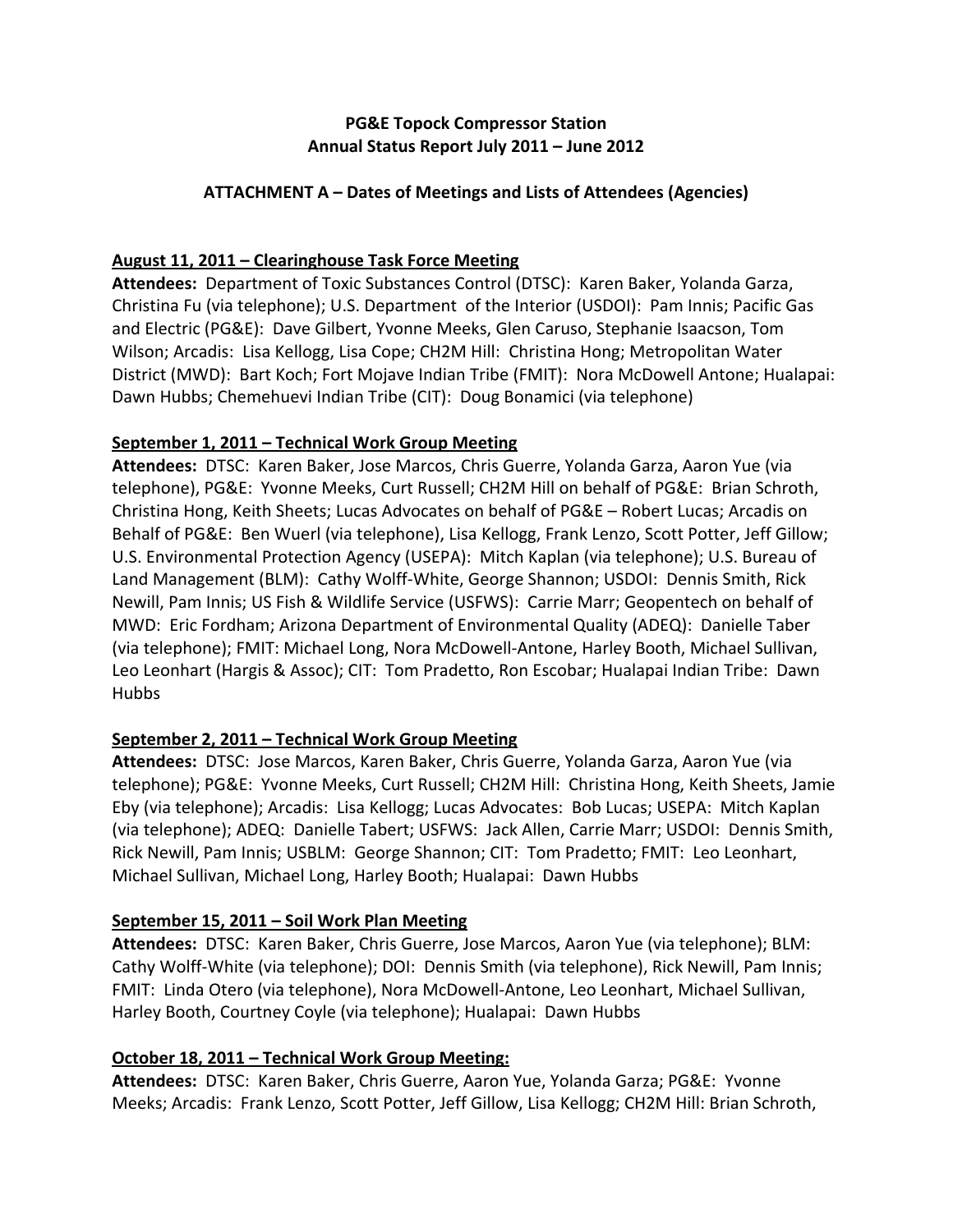Christina Hong; USDOI: Pam Innis, Rick Newill; USBLM: Cathy Wolff‐White; USBOR: Jeff Smith; FMIT: Leo Leonhart (H&A), Luke Johnson; Hualapai: Dawn Hubbs; TRC: Win Wright

### **October 18, 2011 – Clearinghouse Task Force Meeting**

Attendees: DTSC: Karen Baker, Yolanda Garza; PG&E: Sheryl Bilbrey, Yvonne Meeks, Glen Caruso, Stephanie Isaacson (via telephone), Tom Wilson (via telephone), CH2M Hill: Christina Hong; Arcadis: Lisa Cope, Lisa Kellogg; Hualapai: Dawn Hubbs, Win Wright; USDOI: Pam Innis; MWD: Bart Koch, Eddie Rigdon; FMIT: Leo Leonhart; Cocopah: Jill McCormick

#### **October 19, 2011 – Consultative Work Group Face‐to‐Face Meeting**

Attendees: DTSC: Karen Baker, Aaron Yue, Chris Guerre, Yolanda Garza, Nancy Bothwell (via telephone), Jose Marcos (via telephone), Lori Hare (via telephone); USEPA: Mitch Kaplan (via telephone); PG&E: Sheryl Bilbrey, Glenn Caruso, Yvonne Meeks, Dave Gilbert, Juan Jayo, Curt Russell; Arcadis: Lisa Cope, Lisa Kellogg; CH2M Hill: Brian Schroth, Christina Hong, Lisa Cope; ADEQ: Danielle Taber (via telephone); USDOI: Pam Innis; USBLM: George Shannon, Cathy Wolff-White; USBOR: SWRCB: Tom Vandenberg (via telephone); Jeff Smith; MWD: Bart Koch; FMIT: Nora McDowell‐Antone, Luke Johnson, Courtney Coyle (Legal Rep.), Leo Leonhart (H&A); Cocopah: Jill McCormick, Dale Phillips; CRITs: Doug Bonamici (via telephone); Hualapai: Dawn Hubbs, Win Wright

## **October 20, 2011 – TRC Kick‐off Meeting**

Attendees: PG&E: Curt Russell, Yvonne Meeks, Glenn Caruso; CH2M Hill: Brian Schroth, Christina Hong; FMIT: Nora McDowell‐Antone; Leo Leonhart; CRITs: Howard Magill; Hualapai: Win Wright, Dawn Hubbs; EN3: Charlie Schlinger; HDR: Sandy Flint, Eric Rosenblum; Egger Env.: Margaret Egger; THS: Bob Trucha; Iris Env: Adrienne LaPierre

#### **November 15, 2011 – Clearinghouse Task Force Meeting**

**Attendees:** DTSC: Karen Baker, Yolanda Garza; PG&E: Sheryl Bilbrey, Glenn Caruso, Stephanie Isaacson, Yvonne Meeks (via telephone); CH2M Hill: Christina Hong; Arcadis: Lisa Kellogg; DOI: Pam Innis (via telephone); MWD: Eddie Rigdon; Hualapai: Dawn Hubbs, Loretta Jackson-Kelly; FMIT: Nora McDowell‐Antone, CRIT: Howard McGill (via telephone)

#### **December 12, 2011 – Golden Shores Open House and Community Meeting**

Over 100 community members attended a PG&E Topock Community Meeting that included a DTSC, DOI, Arizona joint Open House and Presentations.

#### **December 15, 2011 ‐ Geo/Hydro Technical Work Group Meeting**

**Attendees:** DTSC: Karen Baker, Jose Marcos, Chris Guerre, Yolanda Garza; PG&E: Curt Russell, Melanie Day, Glen Caruso; CH2M Hill: Christina Hong, Mike Cavaliere, Keith Sheets, Jamie Eby; Arcadis: Lisa Kellogg, Mala Pattanayek; GAIA on behalf of PG&E: Susanne von Rosenberg; Iris Environmental on behalf of PG&E: Adrienne LaPierre; USDOI: Pam Innis, Kara Ali; DOI Consultant: Rick Newill; USBOR: Jeffery Smith; Chemehuevi: Tom Pradetto; FMIT: Diane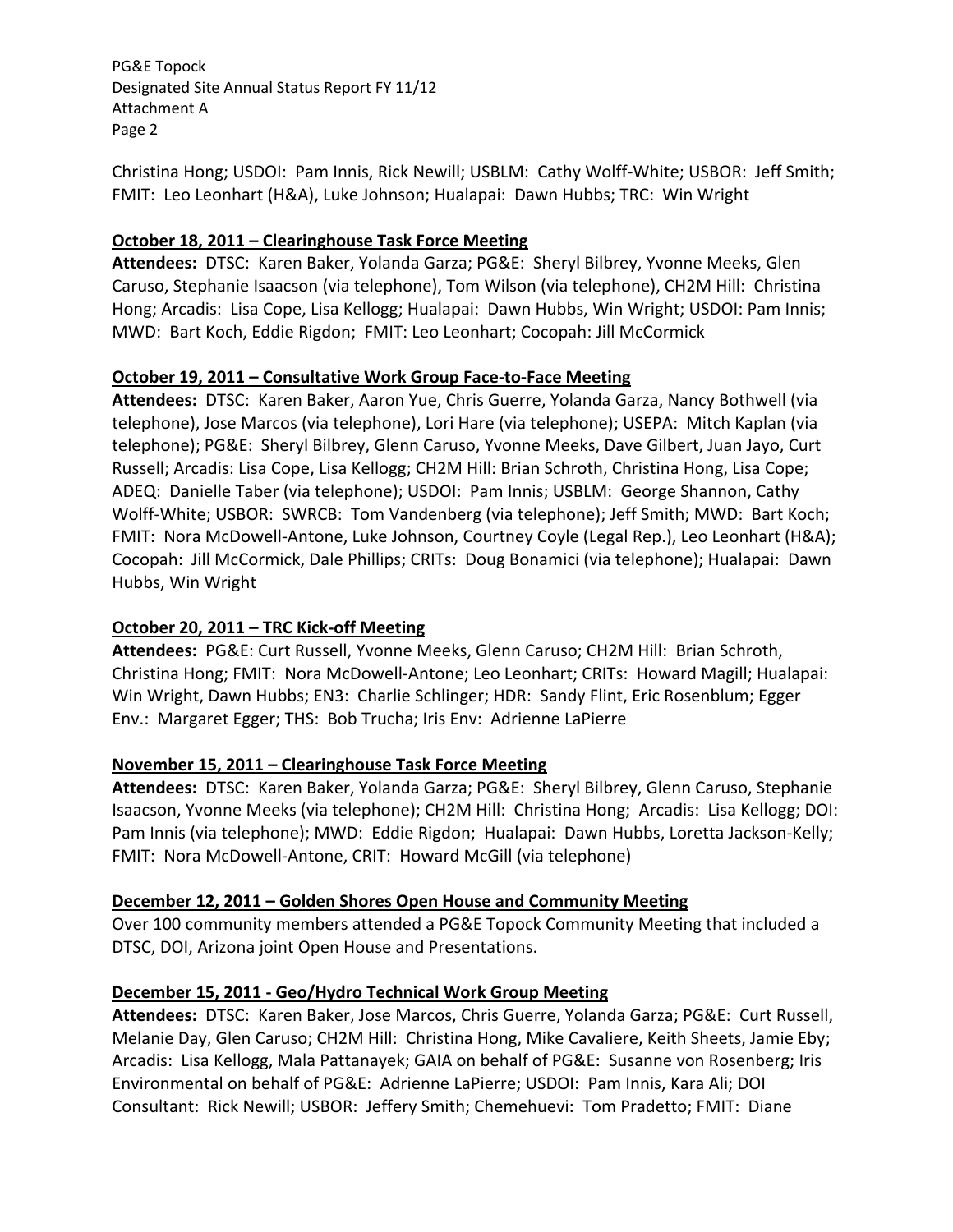Montoya, Felton Bricker, Sr., Paul Jackson, Michael Sullivan, Nora McDowell‐Antone, Leo Leonhart (H&A); Hualapai: Dawn Hubbs

### **January 6, 2012 – TWG Webex Meeting**

**Attendees:** ADEQ: Danielle Taber; Cocopah: Edgard Castillo; CRB: Lindia Liu; USDOI / BOR: Kara Ali, Michael Anderson, Pam Innis, Rick Newill, Toni Sekunda, Jeffery Smith; DTSC: Karen Baker, Chris Guerre, Aaron Yue; TRC: Margaret Eggers, Eric Rosenblum, Charlie Schlinger, Win Wright; FMIT: Leo Leonhart, Steven McDonald, Nora McDowell‐Antone, Michael Sullivan; MWD: Eric Fordham, Maria Lopez; PG&E: Glenn Caruso, Robert Doss, Yvonne Meeks, Curt Russell; Cox Castle: Linda Klein, Mike Zischke; Arcadis: Margaret Gentile, Jeff Gillow, Hans Johannes, Lisa Kellogg, Frank Lenzo, Jonathan Roller; CH2M Hill: Martin Barackman, Mike Cavaliere, Jay Piper, John Porcella, Christina Hong, Brian Schroth

#### **January 17, 2012 – Clearinghouse Task Force Meeting**

Attendees: DTSC: Karen Baker, Yolanda Garza, Mona Bontty; PG&E: Sheryl Bilbrey, Glenn Caruso, Dave Gilbert, Tom Wilson, Stephanie Isaacson, Yvonne Meeks; CH2M Hill: Christina Hong; Arcadis: Lisa Kellogg, Lisa Micheletti‐Cope; DOI: Pam Innis; MWD: Bart Koch, Eddie Rigdon; Hualapai: Dawn Hubbs, FMIT: Nora McDowell‐Antone, Keadjian: Ed Moser, Jason Keadjian

#### **January 18, 2012 – Consultative Work Group Face‐To‐Face Meeting**

**Attendees:** DTSC: Karen Baker, Aaron Yue, Chris Guerre, Yolanda Garza, Nancy Bothwell (via telephone), Jose Marcos (via telephone), Lori Hare (via telephone); USEPA: Mitch Kaplan (via telephone); PG&E: Sheryl Bilbrey, Glenn Caruso, Yvonne Meeks, Dave Gilbert, Curt Russell, Bob Doss, Ed Moser, Melanie Day, Tom Wilson; Cox Castle: Mike Zischke; Arcadis: Frank Lenzo, Lisa Cope, Lisa Kellogg; CH2M Hill: Christina Hong; Lucas Advocates: Robert Lucas; USDOI: Pam Innis, Cathy Wolff‐White; USBLM: George Shannon; USBOR: Jeff Smith; MWD: Bart Koch, Maria Lopez, Eddie Rigdon; USFWS: Linda L. Miller; DFG: Michael Horn; FMIT: Nora McDowell‐Antone, Michael Sullivan, Courtney Coyle (Legal Rep.)(via telephone), Leo Leonhart (H&A); Chemehuevi: Ron Escobar; CRITs: Doug Bonamici, Ginger Scott; Hualapai: Dawn Hubbs, Bennett Jackson; Yavapai‐Prescott Tribe: President Ernest Jones, Sr., Janet Jones; Technical Review Committee (TRC): Charlie Schlinger, Eric Rosenblum, Margaret Eggers, Robert Prucha, Win Wright

## **January 19, 2012 – Technical Work Group Meeting**

Attendees: DTSC: Karen Baker, Chris Guerre, Aaron Yue; PG&E: Yvonne Meeks, Glenn Caruso, Bob Doss, Curt Russell; CH2M Hill: Brian Schroth, Christina Hong, Martin Barackman (phone), Mike Cavalier (phone); Arcadis: Frank Lenzo, Lisa Kellogg, Jeff Gillow (phone), Margie Gentile (phone), Jon Roller (phone); Lucas Advocates: Bob Lucas; Cox Castle: Mike Zischke (phone); USDOI: Pam Innis, Rick Newill (phone), Kara Ali (phone), Mike Anderson (phone); USBOR: Jeff Smith; USBLM: Cathy Wolff‐White; MWD: Maria Lopez, Eric Fordham (phone); FMIT: Leo Leonhart, Nora McDowell-Antone, Steven McDonald (by phone on behalf of FMIT); CRITs: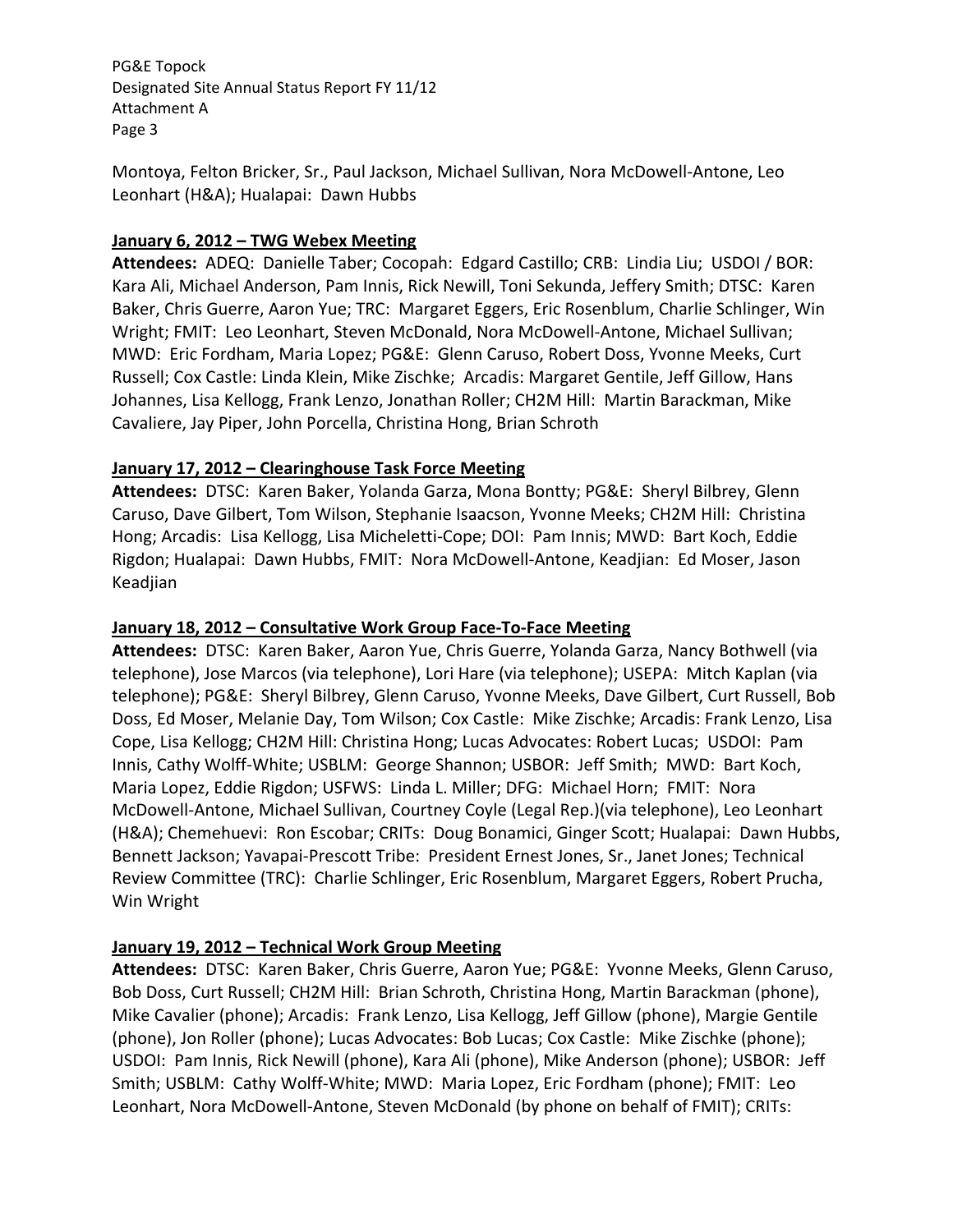Howard Magill (phone); Hualapai: Dawn Hubbs; TRC: Margaret Eggers, Charlie Schlinger, Bob Prucha, Eric Rosenblum, Win Wright

### **February 21, 2012 – Clearinghouse Task Force Meeting**

Attendees: FMIT: Nora McDowell-Antone; CRIT (via phone): Doug Bonamici, Rosanna Mitchell; PG&E: Sheryl Bilbrey, Yvonne Meeks, Glen Caruso, Dave Gilbert; CH2M Hill: Christina Hong; Arcadis: Lisa Cope, Lisa Kellogg, Stephanie Isaacson, Tom Wilson; DTSC: Karen Baker, Yolanda Garza, Mona Bontty; MWD: Eddie Rigdon; DOI: Pam Innis; Keadjian: Ed Moser

## **March 20, 2012 – Clearinghouse Task Force Meeting**

Attendees: DTSC: Karen Baker, Yolanda Garza, Mona Bontty; PG&E: Dave Gilbert, Yvonne Meeks, Tom Wilson, Sheryl Bilbrey (phone), Glenn Caruso (phone), Stephanie Isaacson (phone); CH2M Hill: Christina Hong; MWD: Eddie Rigdon; ARCADIS: Lisa Michelleti‐Cope; Keadjian: Ed Moser; DOI: Pam Innis; FMIT: Nora McDowell‐Antone; Hualapai: Dawn Hubbs; CRITs: Doug Bonamici, Howard McGill (phone), Ginger Scott (phone); Chemehuevi: Steven Escobar, Tom Pradetto

#### **April 4, 2012 – Sub‐Group Meeting on Tribal Specific Land Use Risk Assessment**

Attendees: DTSC: Shukla Roy-Semmen, Aaron Yue, Chris Guerre, Jose Marcos, Yolanda Garza; DOI: Pam Innis, Dennis Smith; USFWS: Carrie Marr; FMIT: Felton Bricker, Sr., Linda Otero, Nora McDowell‐Antone, Delbert Holmes, Michael Sullivan, Leo Leonhart; Chemehuevi Tribe: Ron Escobar; Hualapai Tribe: Dawn Hubbs; TRC: Margaret Eggers, Eric Rosenblum

## **April 17, 2012 – Clearinghouse Task Force Meeting**

**Attendees:** DTSC: Karen Baker, Yolanda Garza, Mona Bontty; DOI: Pam Innis; BLM: Kimberly Liebhauser; PG&E: Dave Gilbert (by phone), Yvonne Meeks, Sheryl Bilbrey, Glenn Caruso, Stephanie; CH2M Hill: Christina Hong; MWD: Eddie Rigdon; ARCADIS: Lisa Kellogg, Lisa Michelleti‐Cope; Keadjian: Ed Moser; FMIT: Nora McDowell‐Antone; Hualapai: Dawn Hubbs, Loretta Jackson‐Kelly; CRITs: Doug Bonamici (phone)

#### **April 18, 2012 – Consultative Work Group Face‐to‐Face Meeting**

Attendees: DTSC: Karen Baker, Aaron Yue, Chris Guerre, Yolanda Garza, Nancy Bothwell, Mona Bontty, Jose Marcos (via telephone), Lori Hare (via telephone); USEPA: Mitch Kaplan (via telephone PM); PG&E: Sheryl Bilbrey, Glenn Caruso, Yvonne Meeks, Curt Russell, Glen Riddle, Melanie Day (by phone PM); Keadjian Assoc: Ed Moser; Arcadis: Frank Lenzo, Lisa Kellogg; CH2M Hill: Christina Hong, Martin Barackman; USDOI: Pam Innis, Cathy Wolff‐White; Herndon Solutions Group on behalf of DOI: Christine Herndon; USBLM: George Shannon; USBOR: Jeff Smith, Mark Slaughter; MWD: Bart Koch, Maria Lopez, Eddie Rigdon; USFWS: Carrie Marr (by phone) ; SWRCB: Tom Vandenberg; Colorado River Board: Lindia Liu; FMIT: Courtney Coyle (Legal Rep.)(via telephone PM), Leo Leonhart (H&A); Chemehuevi: Ron Escobar, Sierra Shaw, Tito Smith; CRITs: Doug Bonamici, Howard McGill (by phone); Hualapai: Dawn Hubbs; TRC: Charlie Schlinger, Eric Rosenblum, Margaret Eggers, Robert Prucha, Win Wright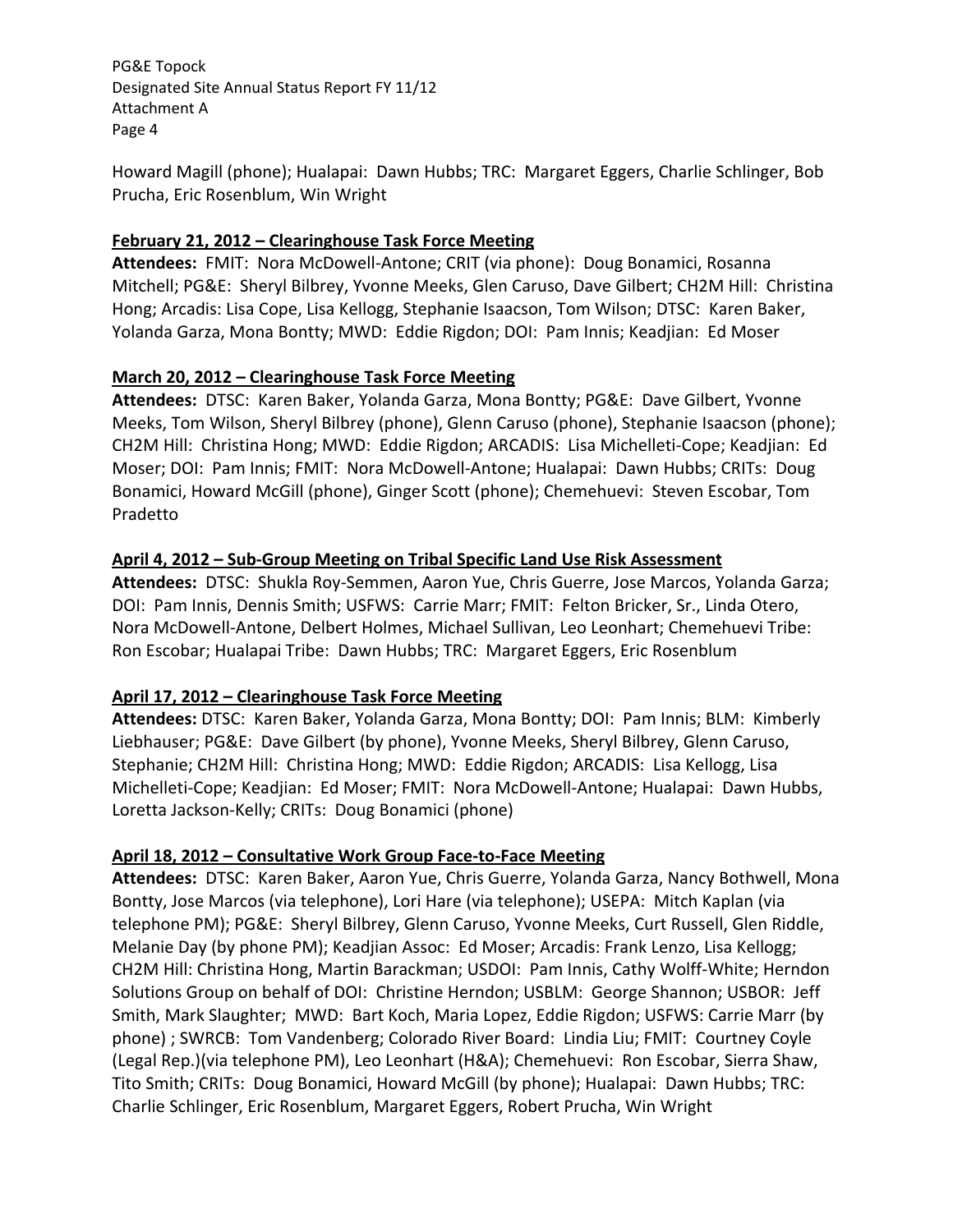#### **April 19, 2012 Technical Work Group Meeting**

Attendees: DTSC: Karen Baker, Chris Guerre, Aaron Yue, Yolanda Garza; PG&E: Glen Riddle, Curt Russell; Glenn Caruso, Yvonne Meeks; CH2M Hill: Martin Barackman, Christina Hong; Arcadis: Frank Lenzo, Lisa Kellogg; USDOI: Pam Innis; USBLM: Cathy Wolff‐White; USBOR: Jeff Smith (phone); USFWS: Carrie Marr (phone); MWD: Maria Lopez, Eric Fordham (Geopentech/phone); Chemehuevi: Steven Escobar, Tom Pradetto; FMIT: Leo Leonhart; Steve McDonald (phone); CRITS: Howard Magill (phone); Hualapai: Dawn Hubbs; TRC: Bob Prucha, Margaret Eggers, Charlie Schlinger, Win Wright, Eric Rosenblum

#### **May 15, 2012 – Clearinghouse Task Force Meeting**

Attendees: DTSC: Karen Baker, Yolanda Garza, Mona Bontty; PG&E: Sheryl Bilbrey, Glenn Caruso, Yvonne Meeks (by phone), Stephanie Isaacson (by phone); Arcadis: Lisa Micheletti‐ Cope, Lisa Kellogg; CH2M Hill: Christina Hong; Keadjiian: Ed Moser; MWD: Eddie Rigon; Hualapai: Dawn Hubbs; CRITs: Doug Bonamici, Howard Magill (by phone), Ginger Scott (by phone); Chemehuevi: Steven Escobar, Tom Pradetto; FMIT: Nora McDowell-Antone (by phone)

#### **May 16, 2012 – Technical Work Group Meeting**

Attendees: DTSC: Karen Baker, Aaron Yue, Chris Guerre; PG&E: Yvonne Meeks, Curt Russell, Andrea Hogan; CH2M Hill: Christina Hong, Brian Schroth; Cox Castle: Mike Zischke; Arcadis: Lisa Kellogg, Frank Lenzo; MWD: Maria Lopez; Geopentech: Eric Fordham; DOI: Mike Anderson, Rick Newill; USBOR: Jeff Smith; Chemehuevi: Steven Escobar; FMIT: Nora McDowell‐Antone, Courtney Coyle, Leo Leonhart; TRC: Win Wright, Bob Prucha, Eric Rosenblum, Charles Schlinger, Margaret Eggers

#### **June 15, 2012 – Technical Work Group Meeting (WebEx/Conference Call)**

Attendees: DTSC: Karen Baker, Aaron Yue, Chris Guerre, Jose Marcos; PG&E: Yvonne Meeks; CH2M Hill: Christina Hong, Jamie Eby, Keith Sheets; Cox Castle: Mike Zischke; Arcadis: Mala Pattanayek, Winnie Curly; GAIA on behalf of PG&E: Susanne von Rosenberg; DOI: Pam Innis; Herndon on behalf of DOI: Dennis Smith; Geopentech: Eric Fordham; FMIT: Leo Leonhart, Michael Sullivan; CRIT: Doug Bonamici, Howard Magill, Wilene Fisher‐Holt; Cocopah: Kendra Morton; TRC: Win Wright, Bob Prucha, Eric Rosenblum, Charles Schlinger

## **June 19, 2012 – Clearinghouse Task Force Meeting**

**Attendees:** DTSC: Karen Baker, Yolanda Garza, Mona Bontty; PG&E: Glenn Caruso, Stephanie Isaacson, Yvonne Meeks (by phone); Arcadis: Lisa Micheletti‐Cope, Lisa Kellogg; CH2M Hill: Christina Hong; MWD: Eddie Rigdon; Keadjiian: Ed Moser; Hualapai: Dawn Hubbs; CRITs: Ginger Scott, Wilene Fisher‐Holt; FMIT: Nora McDowell‐Antone; ECR: JR Bluehouse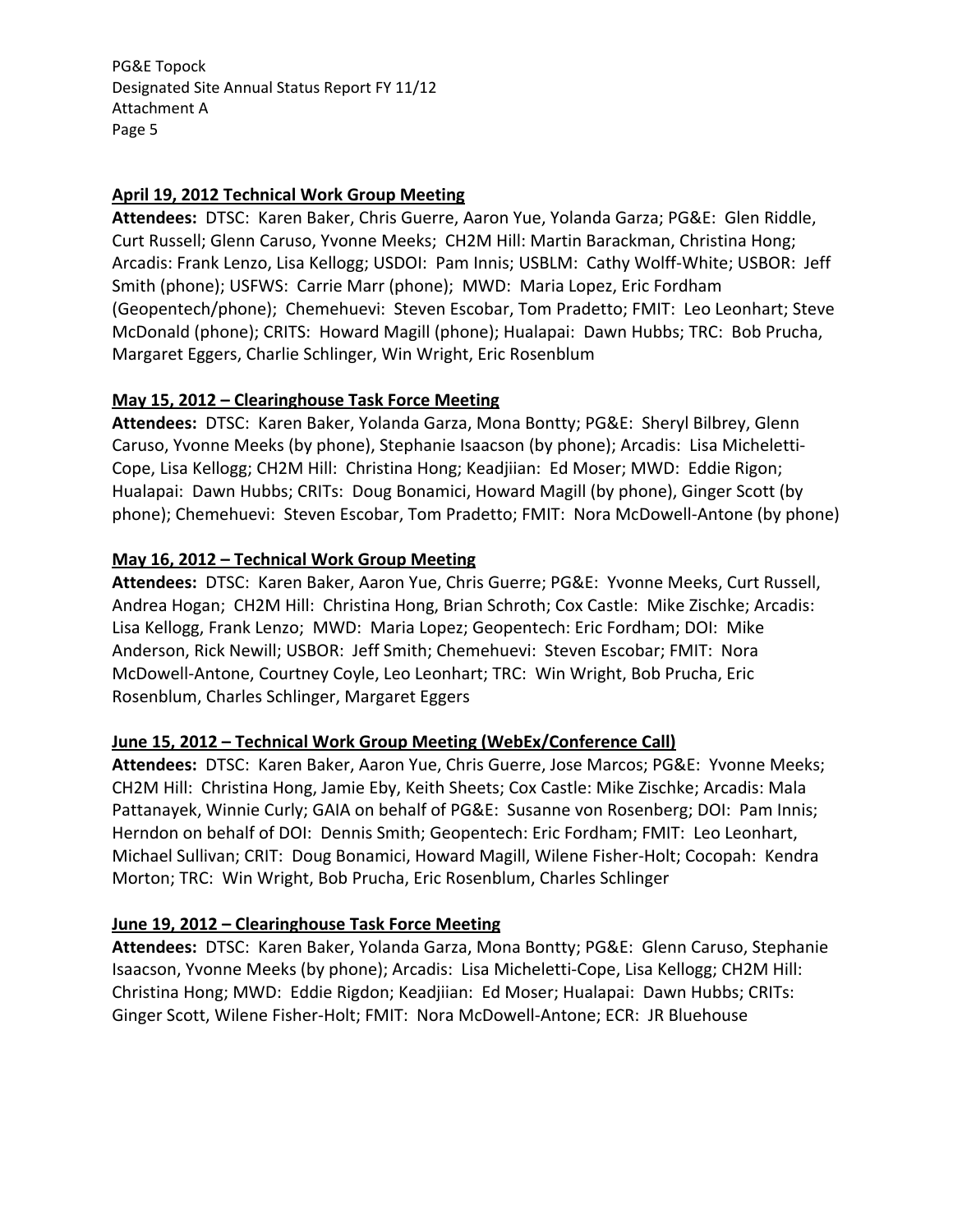## **PG&E Topock Compressor Station Annual Status Report July 2011 – June 2012**

## **ATTACHMENT B – Consultative Work Group Members and Tribal Representatives Notified and Invited to Consultative Work Group Meetings**

## **October 19, 2011 – Consultative Work Group Face‐To‐Face Meeting**

**Notifed and Invited:** Arizona Department of Environmental Quality (ADEQ); California Department of Fish & Game (DFG); California Regional Water Quality Control Board (CRWQCB); Chemehuevi Indian Tribe (CIT); Cocopah Indian Tribe; Colorado River Board (CRB); Colorado River Indian Tribes (CRITs); Department of Toxic Substances Control (DTSC), Fort Mojave Indian Tribe (FMIT) and their consultants Hargis & Assoc., Held‐Palmer House & Law Office of Steven McDonald; Fort Yuma Quechan Indian Tribe; Hualapai Indian Tribe; Metropolitan Water District (MWD) and their consultants Geopentech; Mohave County Dept. of Public Health (DPH); Office of Historic Prevention (OHP); Pacific Gas & Electric (PG&E) and their consultants CH2M Hill, Lucas Advocates, & Law Offices of J. Drew Page; Parker Indian Health Service (IHS); San Diego County Water Authority (SDCWA); Senator Feinstein's Office; State Water Resource Control Board (SWRCB); Twenty‐Nine Palms Indian Tribe; US Bureau of Land Management (BLM); US Bureau of Reclamation (BOR); US Department of the Interior (DOI) Office of the Solicitor and their consultants Herndon Solutions Group and Summit Technical Resources, Inc.; US Environmental Protection Agency (USEPA); US Fish & Wildlife Service (USFWS)

## **January 18, 2012 – Consultative Work Group Face‐To‐Face Meeting**

**Notifed and Invited:** ADEQ; DFG; CRWQCB; CIT; Cocopah Indian Tribe; CRB, CRITs; DTSC, FMIT and their consultants Hargis & Assoc., Held‐Palmer House & Law Office of Steven McDonald; Fort Yuma Quechan Indian Tribe; Hualapai Indian Tribe; MWD and their consultants Geopentech; DPH; OHP, PG&E and their consultants CH2M Hill, Lucas Advocates, & Law Offices of J. Drew Page; HIS; SDCWA, Senator Feinstein's Office; SWRCB; Technical Review Committee (TRC): Eggers Environmental, Integrated Hydro Systems, LLC, Rosenblum Environmental, EN3 Professionals, LLC, and Southwest Hydro‐Logic; Twenty‐Nine Palms Indian Tribe; BLM; BOR, DOI Office of the Solicitor and their consultants Herndon Solutions Group and Summit Technical Resources, Inc.; USEPA; USFWS

## **April 11, 2012 – Consultative Work Group Face‐To‐Face Meeting**

**Notifed and Invited:** ADEQ; DFG; CRWQCB; CIT; Cocopah Indian Tribe; CRB, CRITs; DTSC, FMIT and their consultants Hargis & Assoc., Held‐Palmer House & Law Office of Steven McDonald; Fort Yuma Quechan Indian Tribe; Hualapai Indian Tribe; MWD and their consultants Geopentech; DPH; OHP, PG&E and their consultants CH2M Hill, Lucas Advocates, & Law Offices of J. Drew Page; HIS; SDCWA, Senator Feinstein's Office; SWRCB; TRC: Eggers Environmental, Integrated Hydro Systems, LLC, HDR Engineering, Rosenblum Environmental, EN3 Professionals, LLC, and Southwest Hydro‐Logic; Twenty‐Nine Palms Indian Tribe; BLM; BOR, DOI Office of the Solicitor and their consultants Herndon Solutions Group and Summit Technical Resources, Inc.; USEPA; USFWS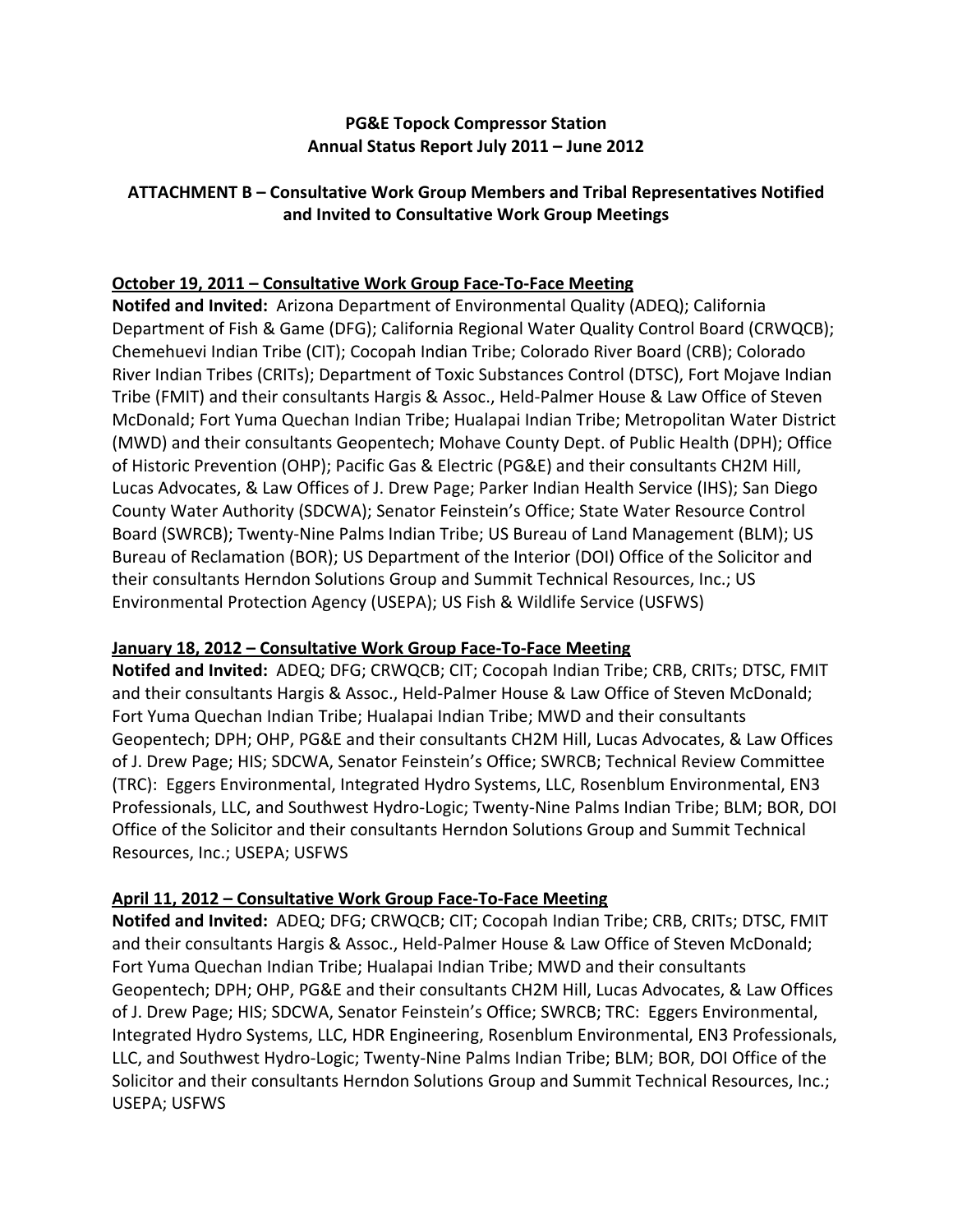# **PG&E Topock Compressor Station Annual Status Report July 2011 – June 2012**

# **ATTACHMENT C – Technical Hydrogeologic/Geo‐Hydro Work Group Members and Tribal Representatives Notified and Invited to Technical Hydrogeological/Geo/Hydro Meetings and Other Meetings**

# **August 11, 2011 – Clearinghouse Task Force Meeting**

**Notified and Invited:** Colorado River Indian Tribes (CRITs); Department of Toxic Substances Control (DTSC); Fort Mojave Indian Tribe (FMIT); Hualapai Indian Tribe; Metropolitan Water District (MWD); Pacific Gas & Electric (PG&E)

## **September 1‐2, 2011 ‐ Technical Work Group Face‐To‐Face Meeting**

**Notifed and Invited:** Arizona Department of Environmental Quality (ADEQ); California Department of Fish and Game (DFG); California Regional Water Quality Control Board (CRWQCB); Chemehuevi Indian Tribe (CIT); Cocopah Indian Tribe; Colorado River Board of California (CRB); Colorado River Indian Tribes (CRITs); Department of Toxic Substances Control (DTSC); Fort Mojave Indian Tribe (FMIT) and their consultants Hargis & Associates (H&A), Held‐ Palmer House, Law Office of Steven P. McDonald, LC; Fort Yuma‐Quechan Indian Tribe; Havasupai Indian Tribe; Hualapai Indian Tribe; Metropolitan Water District (MWD) and their consultants Geopentech; Mohave County Dept. of Public Health (DPH); Office of Historic Prevention (OHP); Pacific Gas & Electric (PG&E) and their consultants CH2M Hill, Lucas Advocates, & Law Offices of J. Drew Page; Parker Indian Health Service (IHS); San Diego County Water Authority (SDCWA); State Water Resource Control Board (SWRCB); Twenty‐Nine Palms Indian Tribe; US Bureau of Land Management (BLM); US Bureau of Reclamation (BOR); US Department of the Interior (DOI) Office of the Solicitor and their consultants Herndon Solutions Group and Summit Technical Resources, Inc.; US Environmental Protection Agency (USEPA); US Fish & Wildlife Service (USFWS)

## **October 18, 2011 – Technical Work Group Face‐To‐Face Meeting**

**Notified and Invited:** ADEQ; DFG; CRWQCB; CIT; Cocopah Indian Tribe; CRB; CRITs; DTSC; FMIT and their consultants H&A, Held‐Palmer House, Law Office of Steven P. McDonald, LC; Fort Yuma‐Quechan Indian Tribe; Havasupai Indian Tribe; Hualapai Indian Tribe; MWD and their consultants Geopentech; Mohave County DPH; OHP; PG&E and their consultants CH2M Hill, Lucas Advocates, & Law Offices of J. Drew Page; Parker IHS; SDCWA; SWRCB; Twenty‐Nine Palms Indian Tribe; BLM; BOR; DOI Office of the Solicitor and their consultants Herndon Solutions Group and Summit Technical Resources, Inc.; USEPA; USFWS

## **October 18, 2011 – Clearinghouse Task Force Meeting**

**Notified and Invited:** Cocopah Indian Tribe; CRITs; DOI; DTSC; FMIT; Hualapai Indian Tribe; MWD; PG&E and their consultants CH2M Hill and Arcadis

# **November 15, 2011 – Clearinghouse Task Force Meeting**

**Notified and Invited:** Cocopah Indian Tribe; CRITs; DOI; DTSC; FMIT; Hualapai Indian Tribe; MWD; PG&E and their consultants CH2M Hill and Arcadis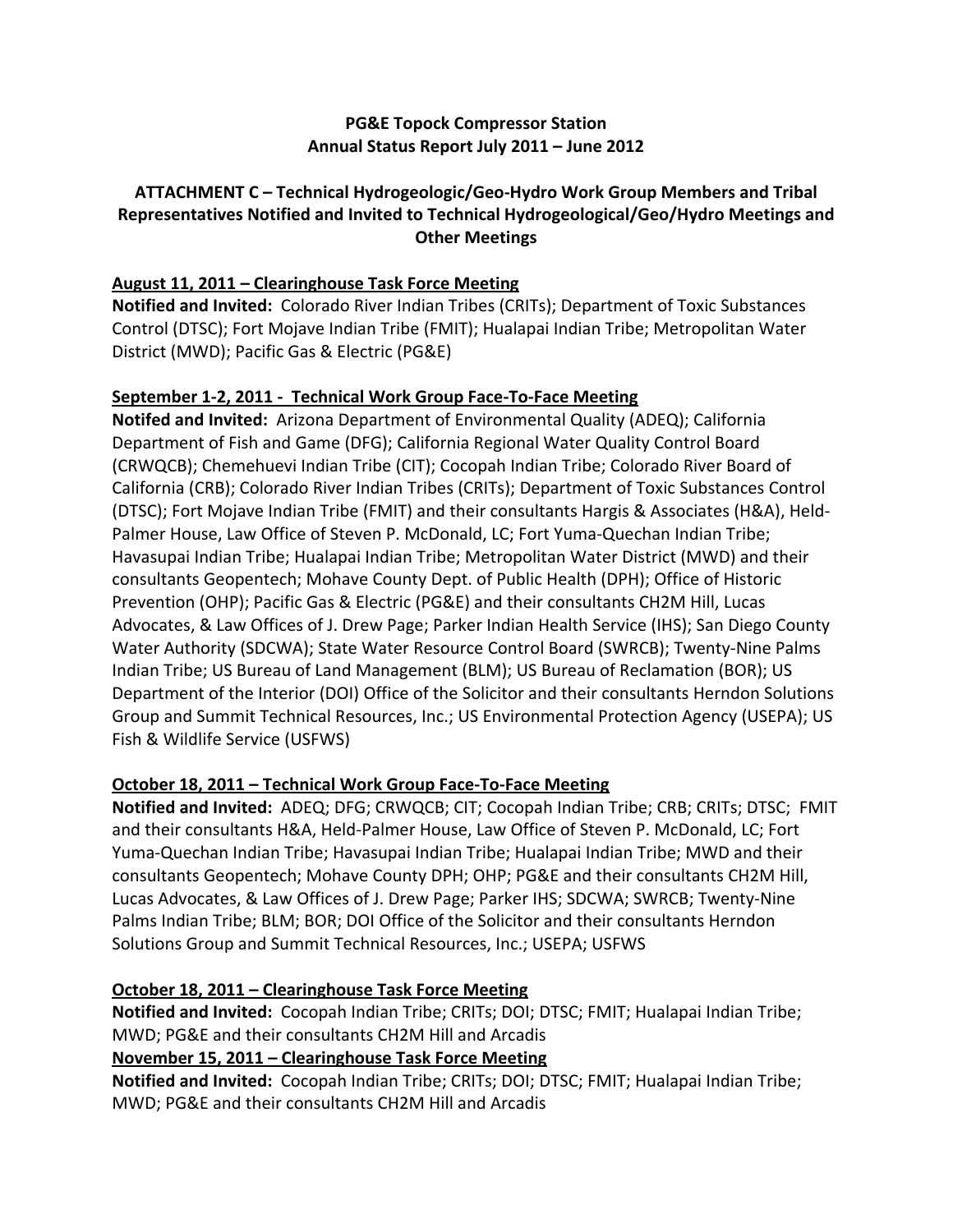# **December 15, 2011 – Geo/Hydro Technical Work Group Meeting**

**Notified and Invited:** ADEQ; DFG; CRWQCB; CIT; Cocopah Indian Tribe; CRB; CRITs; DTSC; FMIT and their consultants H&A, Held‐Palmer House, Law Office of Steven P. McDonald, LC; Fort Yuma‐Quechan Indian Tribe; Havasupai Indian Tribe; Hualapai Indian Tribe; MWD and their consultants Geopentech; Mohave County DPH; OHP; PG&E and their consultants CH2M Hill, Lucas Advocates, & Law Offices of J. Drew Page; Parker IHS; SDCWA; SWRCB; Twenty‐Nine Palms Indian Tribe; BLM; BOR; DOI Office of the Solicitor and their consultants Herndon Solutions Group and Summit Technical Resources, Inc.; USEPA; USFWS

# **January 17, 2012 – Clearinghouse Task Force Meeting**

**Notified and Invited:** Cocopah Indian Tribe; CRITs; DOI; DTSC; FMIT; Hualapai Indian Tribe; MWD; PG&E and their consultants CH2M Hill and Arcadis

# **January 19, 2012 – Technical Work Group Face‐To‐Face Meeting**

**Notified and Invited:** ADEQ; DFG; CRWQCB; CIT; Cocopah Indian Tribe; CRB; CRITs; DTSC; Eggers Environmental, Inc; EN3 Professionals, LLC; FMIT and their consultants H&A, Held‐ Palmer House, Law Office of Steven P. McDonald, LC; Fort Yuma-Quechan Indian Tribe; Havasupai Indian Tribe; Hualapai Indian Tribe; Integrated Hydro Systems, LLC; MWD and their consultants Geopentech; Mohave County DPH; OHP; PG&E and their consultants CH2M Hill, Lucas Advocates, & Law Offices of J. Drew Page; Parker IHS; Twenty‐Nine Palms Indian Tribe; BLM; BOR; DOI Office of the Solicitor and their consultants Herndon Solutions Group and Summit Technical Resources, Inc.; Rosenblum Environmental; Southwest Hydro‐Logic; USEPA

# **February 21, 2012 – Clearinghouse Task Force Meeting**

**Notified and Invited:** Cocopah Indian Tribe; CRITs; DOI; DTSC; FMIT; Hualapai Indian Tribe; MWD; PG&E and their consultants CH2M Hill and Arcadis

## **March 20, 2012 – Clearinghouse Task Force Meeting**

**Notified and Invited:** Cocopah Indian Tribe; CRITs; DOI; DTSC; FMIT; Hualapai Indian Tribe; MWD; PG&E and their consultants CH2M Hill and Arcadis

## **April 17, 2012 – Clearinghouse Task Force Meeting**

**Notified and Invited: BLM,** Cocopah Indian Tribe; CRITs; DOI; DTSC; FMIT; Hualapai Indian Tribe; MWD; PG&E and their consultants CH2M Hill, Keadjian and Arcadis

# **April 19, 2012 – Technical Work Group Face‐To‐Face Meeting**

**Notifed and Invited:** ADEQ; DFG; CRWQCB; CIT; Cocopah Indian Tribe; CRB, CRITs; DTSC, FMIT and their consultants Hargis & Assoc., Held‐Palmer House & Law Office of Steven McDonald; Fort Yuma Quechan Indian Tribe; Hualapai Indian Tribe; MWD and their consultants Geopentech; DPH; OHP, PG&E and their consultants CH2M Hill, Lucas Advocates, & Law Offices